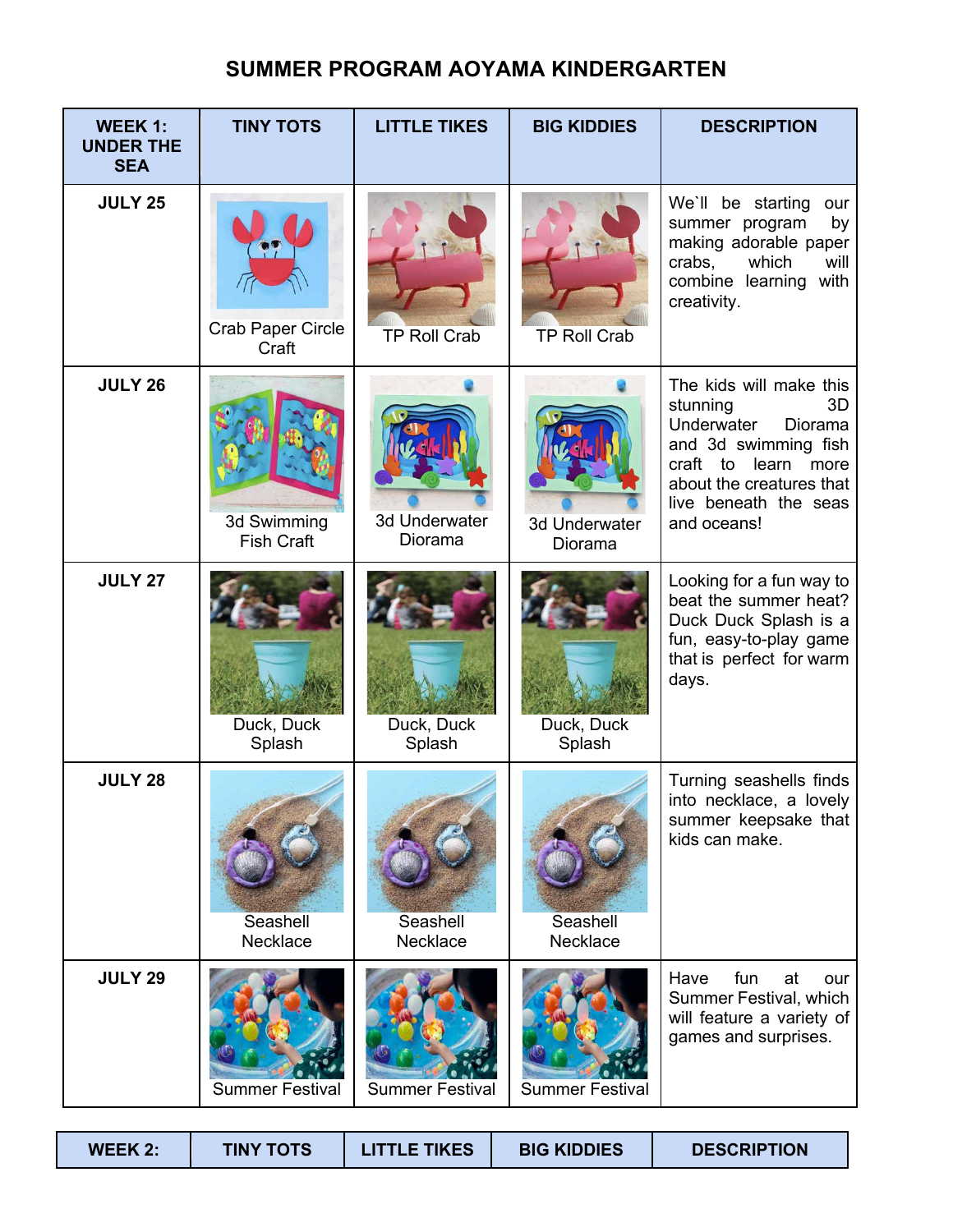| <b>SAFARI</b><br><b>WEEK</b> |                           |                              |                           |                                                                                                                                                                                                                                    |
|------------------------------|---------------------------|------------------------------|---------------------------|------------------------------------------------------------------------------------------------------------------------------------------------------------------------------------------------------------------------------------|
| <b>AUGUST1</b>               | Safari Binoculars         | Safari Binoculars            | Safari Binoculars         | You can't go on a safari<br>without your trusty gear,<br>safari<br>these<br>and<br>binoculars will ensure<br>we won't be missing<br>anything on our wild<br>safari adventure.                                                      |
| <b>AUGUST 2</b>              | Giraffe Headband<br>Craft | <b>Tiger Mask Craft</b>      | <b>Lion Mask Craft</b>    | Bringing safari animals<br>to life with these cool<br>masks and headbands<br>for kids. The kids will<br>definitely love this.                                                                                                      |
| <b>AUGUST 3</b>              | Scavenger Hunt            | Scavenger Hunt               | Scavenger Hunt            | Embarking on a great<br>adventure of scavenger<br>hunting. At the park, the<br>kids will follow clues<br>and look for hidden<br>safari animals.                                                                                    |
| <b>AUGUST 4</b>              | <b>African Rain Stick</b> | African Rain<br><b>Stick</b> | <b>African Rain Stick</b> | How to summon rain in<br>a dry place? Making a<br>replica<br>African<br>rain<br>stick, a craft that not<br>teaches<br>about<br>only<br>history, but they also let<br>kids make a fun and<br>their<br>own<br>musical<br>instrument. |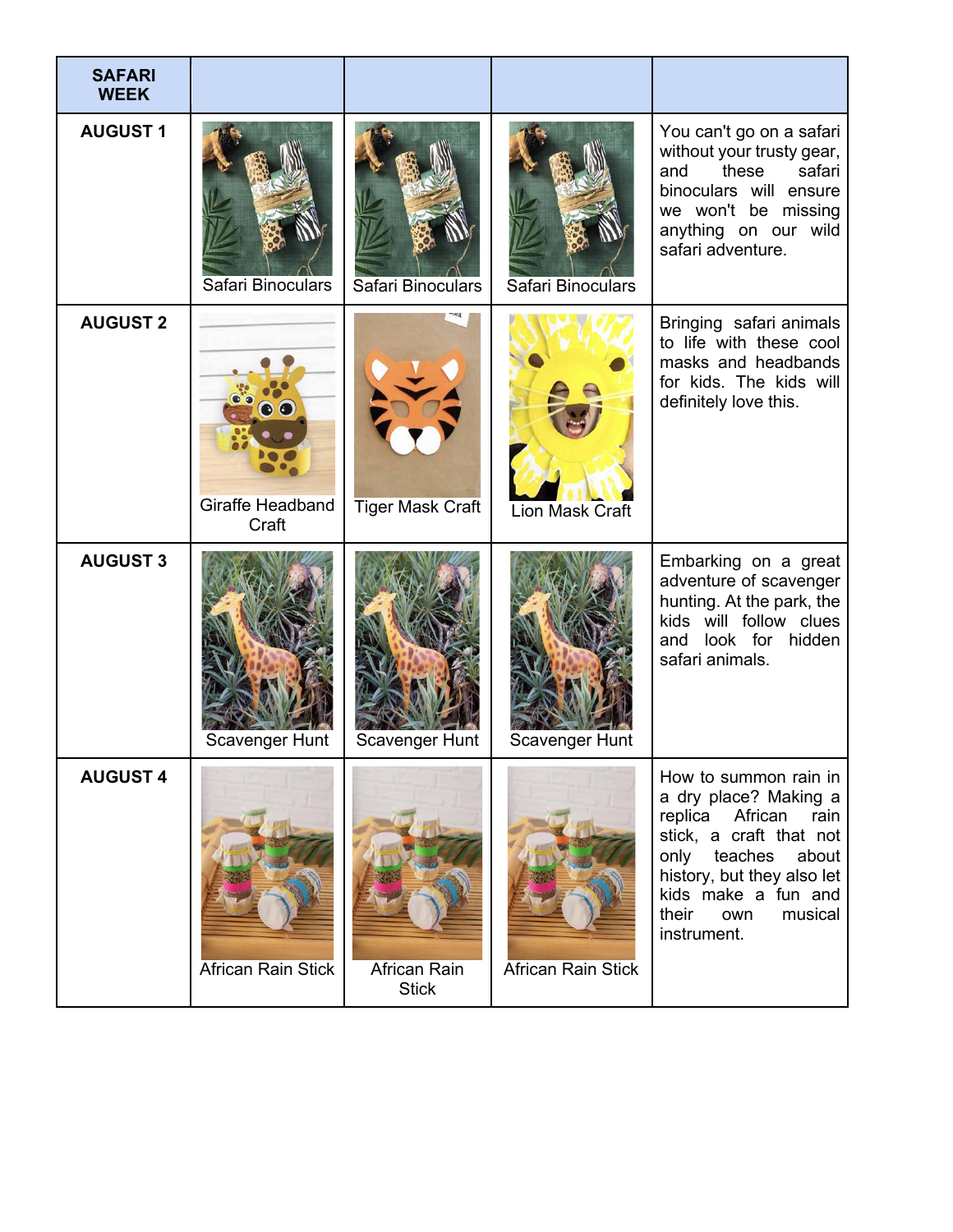| <b>AUGUST 5</b> | Miraikan<br>Excursion | Miraikan<br>Excursion | <b>Miraikan Excursion</b> | Experience<br>the<br>interactive exhibits<br>about the universe,<br>solar system and<br>robotics at Miraikan. |
|-----------------|-----------------------|-----------------------|---------------------------|---------------------------------------------------------------------------------------------------------------|
|-----------------|-----------------------|-----------------------|---------------------------|---------------------------------------------------------------------------------------------------------------|

| <b>WEEK 3:</b><br><b>NATURE</b><br><b>WEEK</b> | <b>TINY TOTS</b>                                                | <b>LITTLE TIKES</b>                   | <b>BIG KIDDIES</b>                                 | <b>DESCRIPTION</b>                                                                                                                                                                                                                                                                                            |
|------------------------------------------------|-----------------------------------------------------------------|---------------------------------------|----------------------------------------------------|---------------------------------------------------------------------------------------------------------------------------------------------------------------------------------------------------------------------------------------------------------------------------------------------------------------|
| <b>AUGUST 8</b>                                | <b>Painted Insects</b><br>on Rocks                              | <b>Painted Insects</b><br>on Rocks    | Painted Insects on<br><b>Rocks</b>                 | Insect rock painting is a<br>great summer craft for<br>kids. They will surely<br>love painting rocks with<br>their favorite insect.<br>Kids can put these<br>magical painted rocks<br>in a garden.                                                                                                            |
| <b>AUGUST 9</b>                                | <b>Pinch Pots</b>                                               | <b>Pinch Pots</b>                     | <b>Pinch Pots</b>                                  | This clay pinch pot is a<br>simple and beautiful<br>nature craft. It can be<br>used as a jewelry pot or<br>as a<br>simple decoration for<br>house.The<br>your<br>process is really fun<br>and kids of all ages can<br>give it a try.                                                                          |
| <b>AUGUST 10</b>                               | COLORS OF NA<br>NATURE<br><b>Color Nature</b><br>Scavenger Hunt | <b>Color Nature</b><br>Scavenger Hunt | COLORS OF<br><b>Color Nature</b><br>Scavenger Hunt | This super fun Color<br>Nature Scavenger Hunt<br>is perfect for sunny<br>days. The kids will have<br>a field<br>collecting<br>day<br>their<br>pieces of nature and<br>matching them to the<br>colors on the printable<br>scavenger<br>hunt sheet. Let's have<br>some FUN while getting<br>a bit of fresh air! |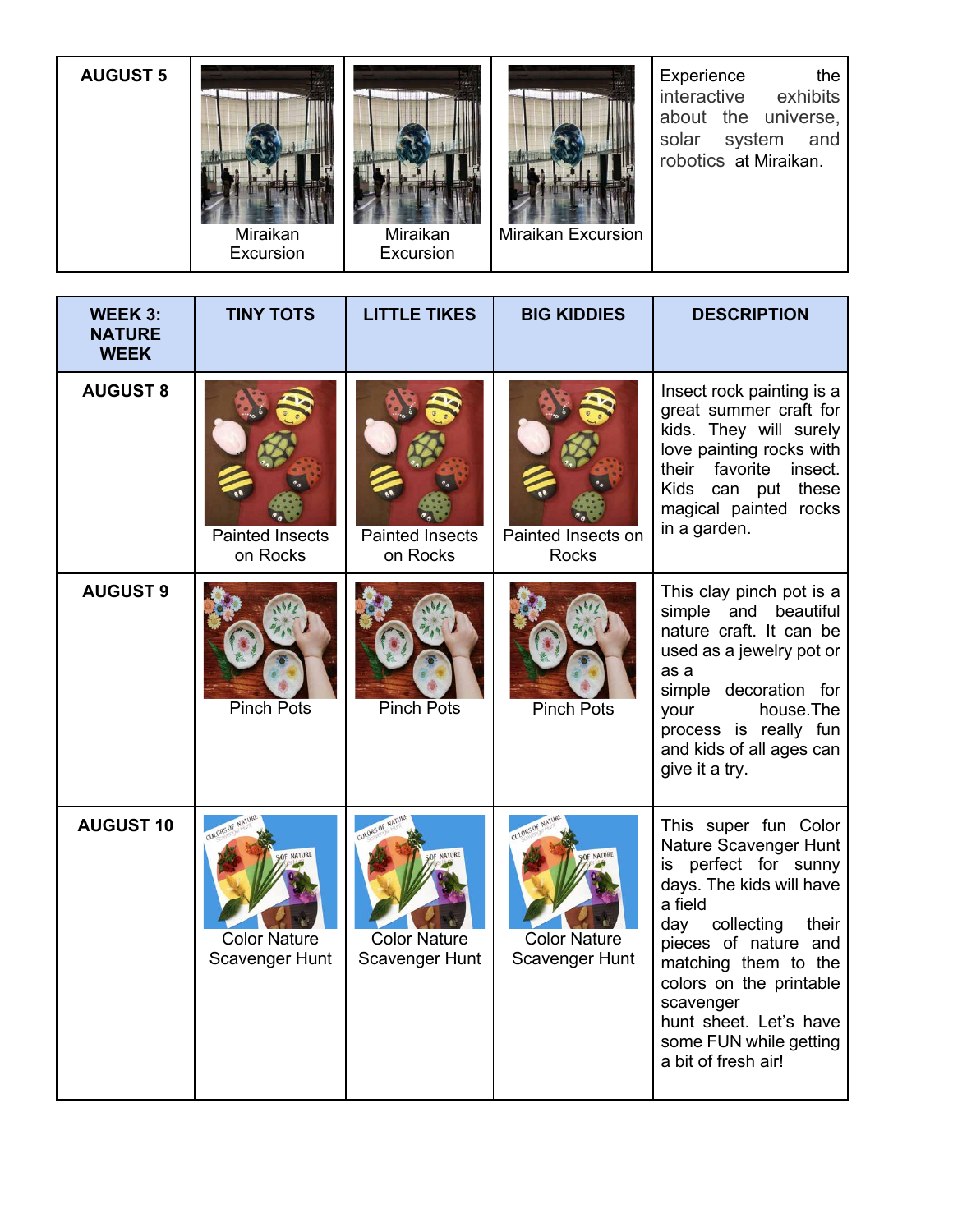| <b>AUGUST 17</b> | <b>Nature</b><br>Suncatcher | Nature<br>Suncatcher | Nature Suncatcher | Nature suncatcher to<br>brighten up our sunny<br>day. Kids can use items<br>found in nature to make<br>this simple suncatcher.<br>They can hang it in a<br>sunny<br>window<br>and<br>enjoy<br>their<br>nature<br>suncatcher craft.                                                                                                                            |
|------------------|-----------------------------|----------------------|-------------------|---------------------------------------------------------------------------------------------------------------------------------------------------------------------------------------------------------------------------------------------------------------------------------------------------------------------------------------------------------------|
| <b>AUGUST 18</b> | Mini S'mores<br>Pies        | Mini S'mores<br>Pies | Mini S'mores Pies | What is summer without<br>S'mores<br>dessert?<br>a<br>Even if you don't go<br>camping, you can make<br>Mini<br>this<br>dessert.<br>S'mores Pies are a<br>quick and easy dessert<br>to make. Chocolate and<br>marshmallows<br>are<br>nestled inside miniature<br>pie crusts and baked to<br>create an ooey and<br>gooey campfire favorite<br>any time of year! |
| <b>AUGUST 19</b> | Water Fun Play              | Water Fun Play       | Water Fun Play    | Summer is here! It's a<br>perfect<br>time to get<br>outside<br>and<br>explore.<br>There's nothing more<br>fun than spending time<br>splashing in the water<br>on a hot day!                                                                                                                                                                                   |

| <b>WEEK 4:</b><br><b>HAWAIIAN</b><br><b>WEEK</b> | <b>TINY TOTS</b> | <b>LITTLE TIKES</b> | <b>BIG KIDDIES</b> | <b>DESCRIPTION</b>                                                                                                                                                                                      |
|--------------------------------------------------|------------------|---------------------|--------------------|---------------------------------------------------------------------------------------------------------------------------------------------------------------------------------------------------------|
| <b>AUGUST 22</b>                                 | Fruit Fan        | Fruit Fan           | Fruit Fan          | Let's beat this heat with<br>some colorful DIY Fruit<br>Fans using popsicle<br>sticks,<br>papers, and<br>watercolors. Kids can<br>choose their favorite<br>tropical fruits, and paint<br>it themselves! |